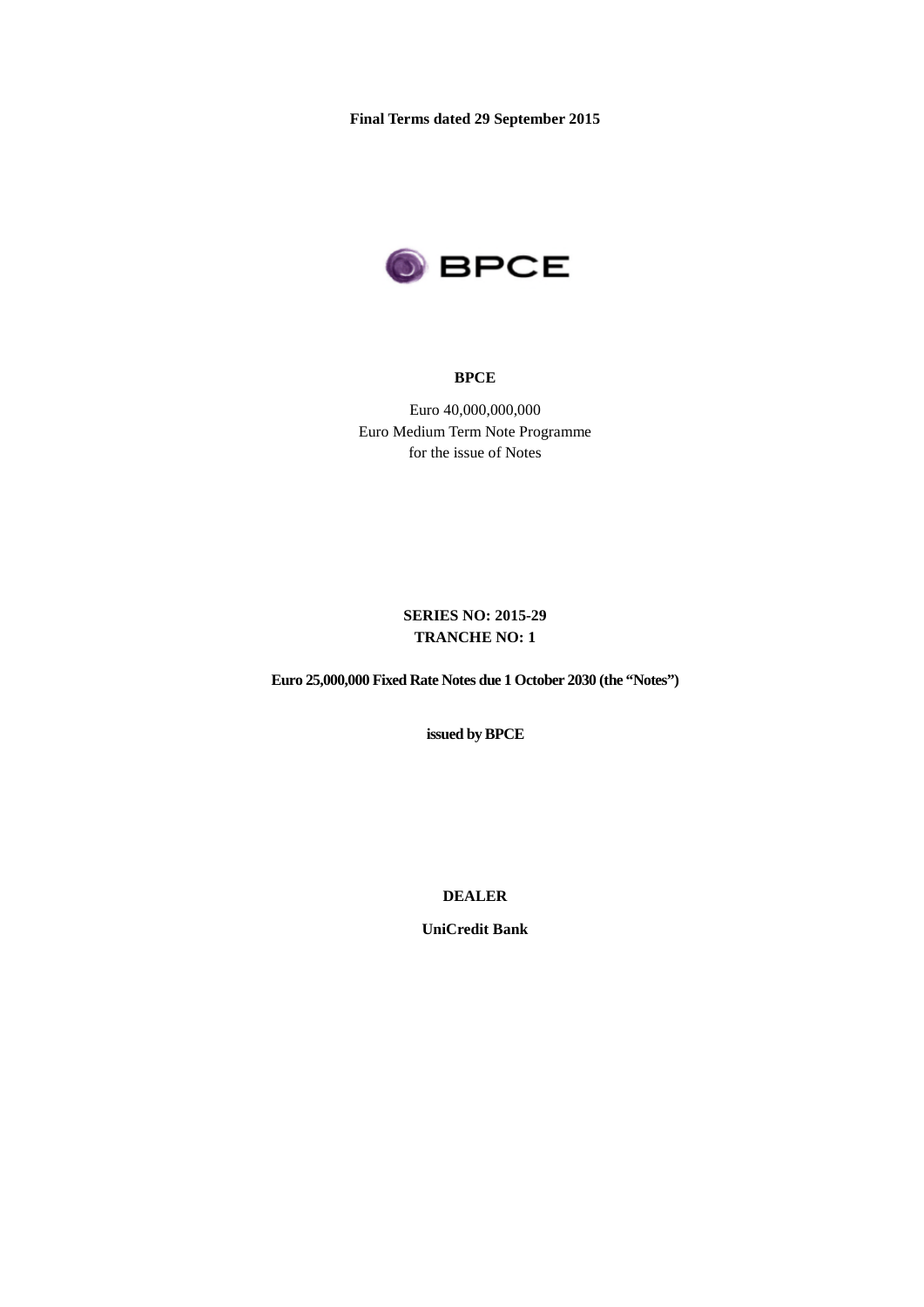#### **PART A – CONTRACTUAL TERMS**

Terms used herein shall be deemed to be defined as such for the purposes of the Conditions (the "**Conditions**") set forth in the Base Prospectus dated 20 November 2014 which received visa n° 14-610 from the *Autorité des marchés financiers* (the "**AMF**") on 20 November 2014 and the Base Prospectus Supplements dated 3 March 2015, 31 March 2015, 15 May 2015, 11 June 2015, 4 August 2015 and 7 September 2015 which respectively received visa No.15-071 on 3 March 2015, visa No.15-137 on 31 March 2015, visa No. 15-201 on 15 May 2015, visa No. 15-268 on 11 June 2015, visa No. 15-436 on 4 August 2015 and visa No. 15-472 on 7 September 2015 from the AMF (the "**Supplements**"), which together constitute a base prospectus for the purposes of the Prospectus Directive (Directive 2003/71/EC), as amended (the "**Prospectus Directive**").

This document constitutes the Final Terms of the Notes described herein for the purposes of Article 5.4 of the Prospectus Directive and must be read in conjunction with such Base Prospectus as so supplemented. Full information on the Issuer and the offer of the Notes is only available on the basis of the combination of these Final Terms and the Base Prospectus as so supplemented. The Base Prospectus and the Base Prospectus Supplement are available for viewing at the office of the Fiscal Agent or each of the Paying Agents and on the website of the AMF (www.amf-france.org) and copies may be obtained from BPCE, 50 avenue Pierre Mendès-France, 75013 Paris, France.

| 1. | Issuer:                          |                                             | <b>BPCE</b>                                                                                                                                                     |  |
|----|----------------------------------|---------------------------------------------|-----------------------------------------------------------------------------------------------------------------------------------------------------------------|--|
| 2. | (i)                              | Series Number:                              | 2015-29                                                                                                                                                         |  |
|    | (ii)                             | Tranche Number:                             | 1                                                                                                                                                               |  |
|    | (iii)                            | Date on which the Notes become<br>fungible: | Not Applicable                                                                                                                                                  |  |
| 3. |                                  | Specified Currency or Currencies:           | Euro ("EUR")                                                                                                                                                    |  |
| 4. | <b>Aggregate Nominal Amount:</b> |                                             |                                                                                                                                                                 |  |
|    | (i)                              | Series:                                     | EUR 25,000,000                                                                                                                                                  |  |
|    | (ii)                             | Tranche:                                    | EUR 25,000,000                                                                                                                                                  |  |
| 5. | <b>Issue Price:</b>              |                                             | 100.00 per cent. of the Aggregate Nominal Amount                                                                                                                |  |
| 6. | Specified Denomination(s):       |                                             | EUR 100,000                                                                                                                                                     |  |
| 7. | (i)                              | <b>Issue Date:</b>                          | 1 October 2015                                                                                                                                                  |  |
|    | (ii)                             | <b>Interest Commencement Date:</b>          | <b>Issue Date</b>                                                                                                                                               |  |
| 8. | <b>Interest Basis:</b>           |                                             | 1.985 per cent. Fixed Rate<br>(further particulars specified below)                                                                                             |  |
| 9. | <b>Maturity Date:</b>            |                                             | 1 October 2030                                                                                                                                                  |  |
|    | 10. Redemption Basis:            |                                             | Subject to any purchase and cancellation or early<br>redemption, the Notes will be redeemed on the<br>Maturity Date at 100 per cent. of their nominal<br>amount |  |
|    | 11. Change of Interest Basis:    |                                             | Not Applicable                                                                                                                                                  |  |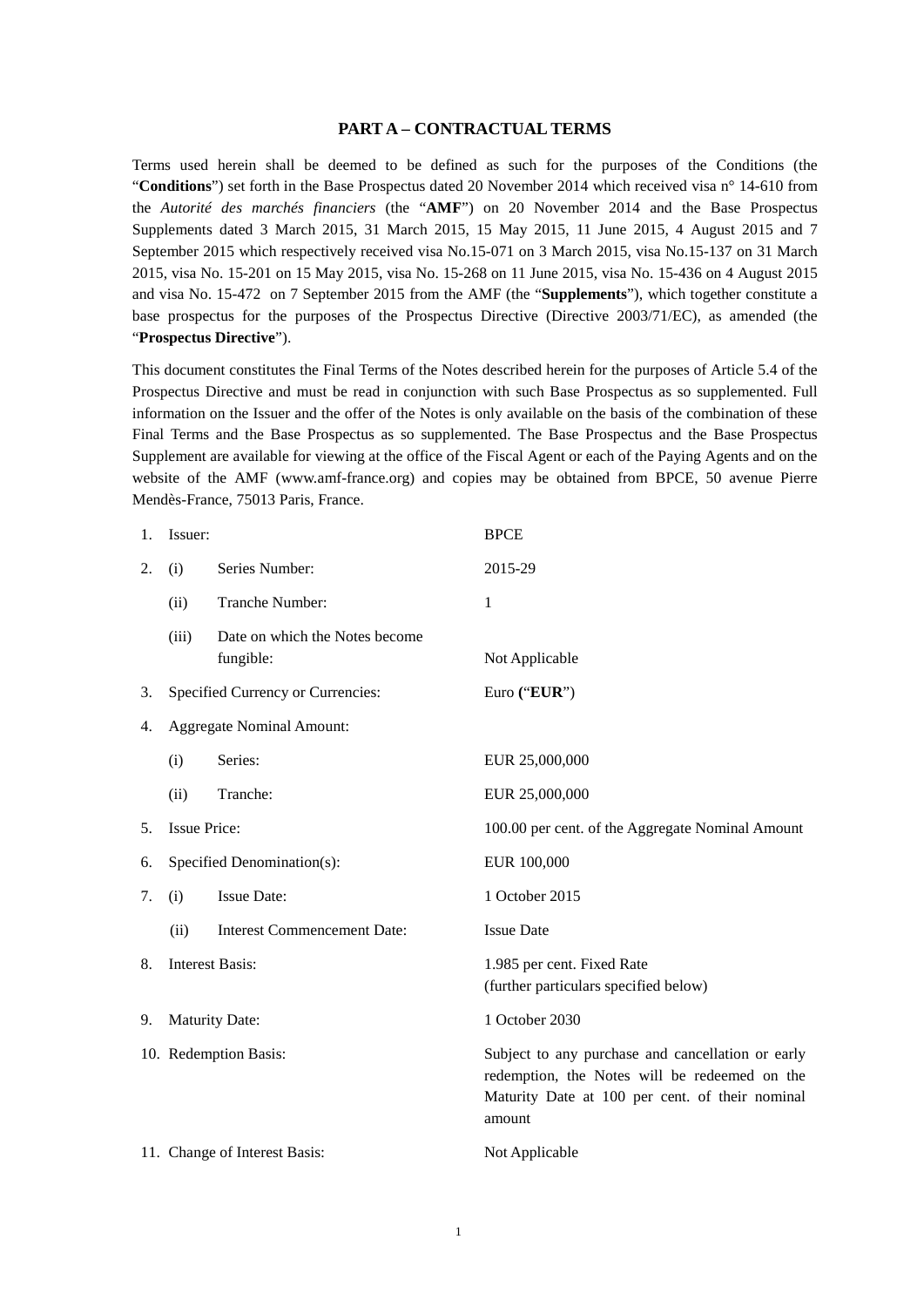|         |     | 12. Put/Call Options:       | Not Applicable                                                                                                                                                                                                   |
|---------|-----|-----------------------------|------------------------------------------------------------------------------------------------------------------------------------------------------------------------------------------------------------------|
| 13. (i) |     | Status of the Notes:        | Unsubordinated Notes                                                                                                                                                                                             |
|         | (i) | issuance of Notes obtained: | Dates of the corporate authorisations for Decision of the <i>Directoire</i> of the Issuer dated 27<br>April 2015 and decision of Mr. Jean-Philippe<br>Berthaut, Head of Group Funding, dated 9<br>September 2015 |

# **PROVISIONS RELATING TO INTEREST (IF ANY) PAYABLE**

|                 | 14. Fixed Rate Note Provisions                                                                                                                                                            | Applicable                                                                                        |
|-----------------|-------------------------------------------------------------------------------------------------------------------------------------------------------------------------------------------|---------------------------------------------------------------------------------------------------|
| (i)             | Rate of Interest:                                                                                                                                                                         | 1.985 per cent. per annum payable in arrear on<br>each Interest Payment Date                      |
| (ii)            | Interest Payment Date(s):                                                                                                                                                                 | 1 October in each year adjusted in accordance with<br>the Business Day Convention specified below |
| (iii)           | <b>Fixed Coupon Amount:</b>                                                                                                                                                               | EUR 1,985 per Note of EUR 100,000 Specified<br>Denomination                                       |
| (iv)            | <b>Broken Amount:</b>                                                                                                                                                                     | Not Applicable                                                                                    |
| (v)             | Day Count Fraction:                                                                                                                                                                       | Actual/Actual (ICMA)                                                                              |
| (vi)            | <b>Determination Dates:</b>                                                                                                                                                               | 1 October in each year                                                                            |
| (vii)           | <b>Business Day Convention:</b>                                                                                                                                                           | Following Business Day Convention                                                                 |
| (viii)          | Payments on Non-Business Days:                                                                                                                                                            | As per Conditions                                                                                 |
|                 | 15. Floating Rate Note Provisions                                                                                                                                                         | Not Applicable                                                                                    |
|                 | 16. Zero Coupon Note Provisions                                                                                                                                                           | Not Applicable                                                                                    |
|                 | 17. Inflation Linked Interest Note Provisions                                                                                                                                             | Not Applicable                                                                                    |
|                 | PROVISIONS RELATING TO REDEMPTION                                                                                                                                                         |                                                                                                   |
| 18. Call Option |                                                                                                                                                                                           | Not Applicable                                                                                    |
| 19. Put Option  |                                                                                                                                                                                           | Not Applicable                                                                                    |
|                 | 20. Final Redemption Amount of each Note:                                                                                                                                                 | EUR 100,000 per Note of EUR 100,000 Specified<br>Denomination                                     |
|                 | Inflation Linked Notes - Provisions relating to<br>the Final Redemption Amount:                                                                                                           | Not Applicable                                                                                    |
|                 | 21. Early Redemption Amount                                                                                                                                                               |                                                                                                   |
| (i)             | Early Redemption Amount(s) of each<br>Note payable on redemption for taxation<br>reasons (Condition $6(g)$ ), for illegality<br>(Condition 6(j)) or on event of default<br>(Condition 9): | As set out in the Conditions                                                                      |
| (ii)            | Redemption<br>for<br>taxation<br>reasons<br>permitted on days others than Interest                                                                                                        |                                                                                                   |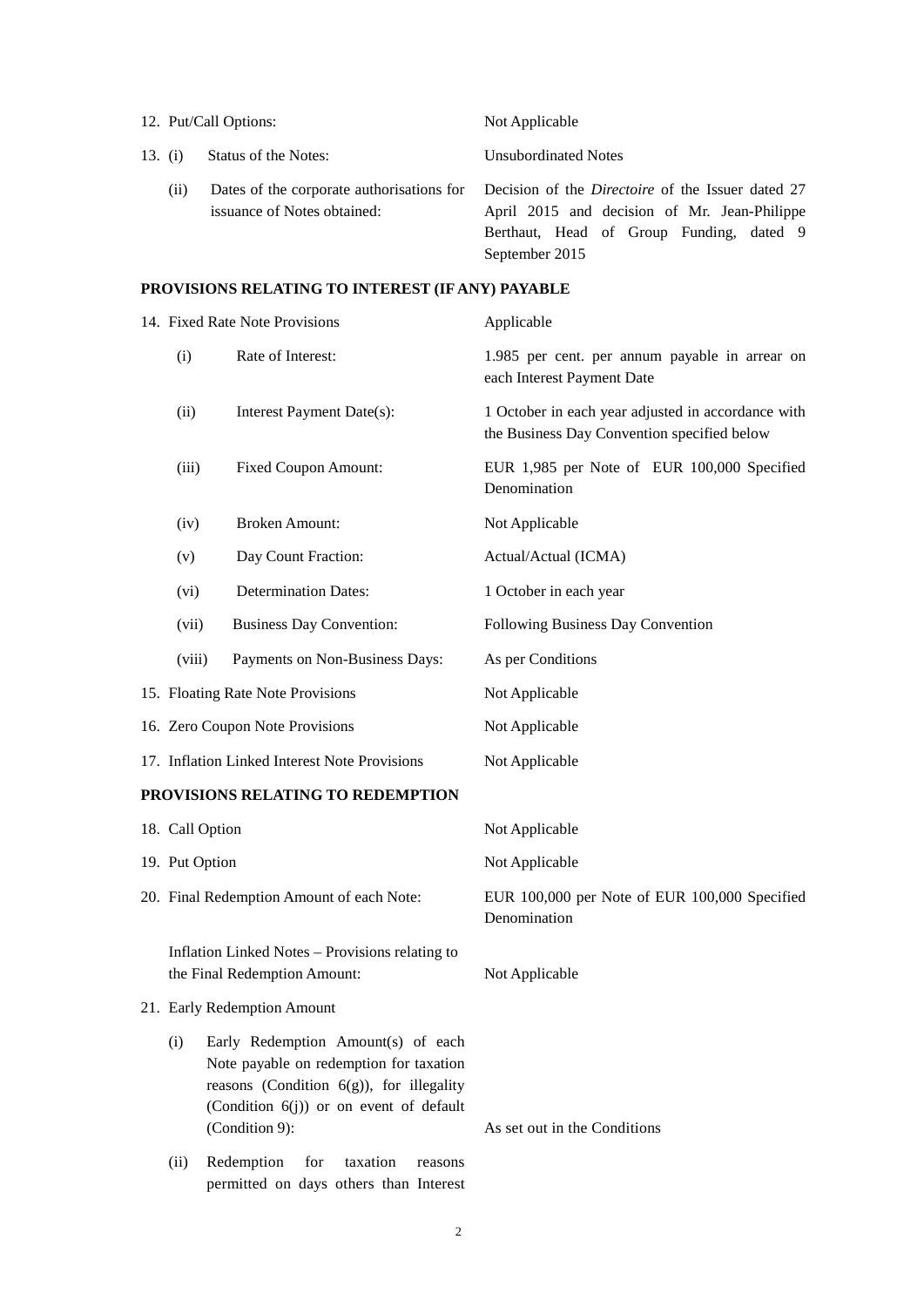|            | Payment Dates (Condition $6(g)$ ):                                                                                          | Yes                                                                                                                                           |
|------------|-----------------------------------------------------------------------------------------------------------------------------|-----------------------------------------------------------------------------------------------------------------------------------------------|
| (iii)      | Unmatured Coupons to become void<br>upon early redemption (Materialised<br>Bearer Notes only) (Condition 7(f)):             | Not Applicable                                                                                                                                |
|            | <b>GENERAL PROVISIONS APPLICABLE TO THE NOTES</b>                                                                           |                                                                                                                                               |
|            | 22. Form of Notes:                                                                                                          | <b>Dematerialised Notes</b>                                                                                                                   |
| (i)        | Form of Dematerialised Notes:                                                                                               | Bearer form (au porteur)                                                                                                                      |
| (ii)       | <b>Registration Agent:</b>                                                                                                  | Not Applicable                                                                                                                                |
| (iii)      | Temporary Global Certificate:                                                                                               | Not Applicable                                                                                                                                |
| (iv)       | Applicable TEFRA exemption:                                                                                                 | Not Applicable                                                                                                                                |
|            | 23. Financial Centre(s):                                                                                                    | <b>TARGET</b>                                                                                                                                 |
|            | 24. Talons for future Coupons or Receipts to be<br>attached to Definitive Notes (and dates on<br>which such Talons mature): | Not Applicable                                                                                                                                |
|            | 25. Details relating to Instalment Notes: amount of<br>each instalment, date on which each payment is<br>to be made:        | Not Applicable                                                                                                                                |
|            | 26. Redenomination provisions:                                                                                              | Not Applicable                                                                                                                                |
|            | 27. Purchase in accordance with Articles L.213-1<br>A and D.213-1 A of the French Code monétaire<br>et financier:           | Applicable                                                                                                                                    |
|            | 28. Consolidation provisions:                                                                                               | Not Applicable                                                                                                                                |
| 29. Masse: |                                                                                                                             | Contractual Masse shall apply<br>Name and address of the Representative:<br>Mr. Antoine Lachenaud<br>10, rue de Sèze<br>75009 Paris<br>France |
|            |                                                                                                                             | Name and address of the alternate Representative:<br>Mr. Philippe Maisonneuve<br>10, rue de Sèze<br>75009 Paris<br>France                     |
|            |                                                                                                                             | The Representative will receive a remuneration of<br>Euro 2,000 (excluding VAT) per year.                                                     |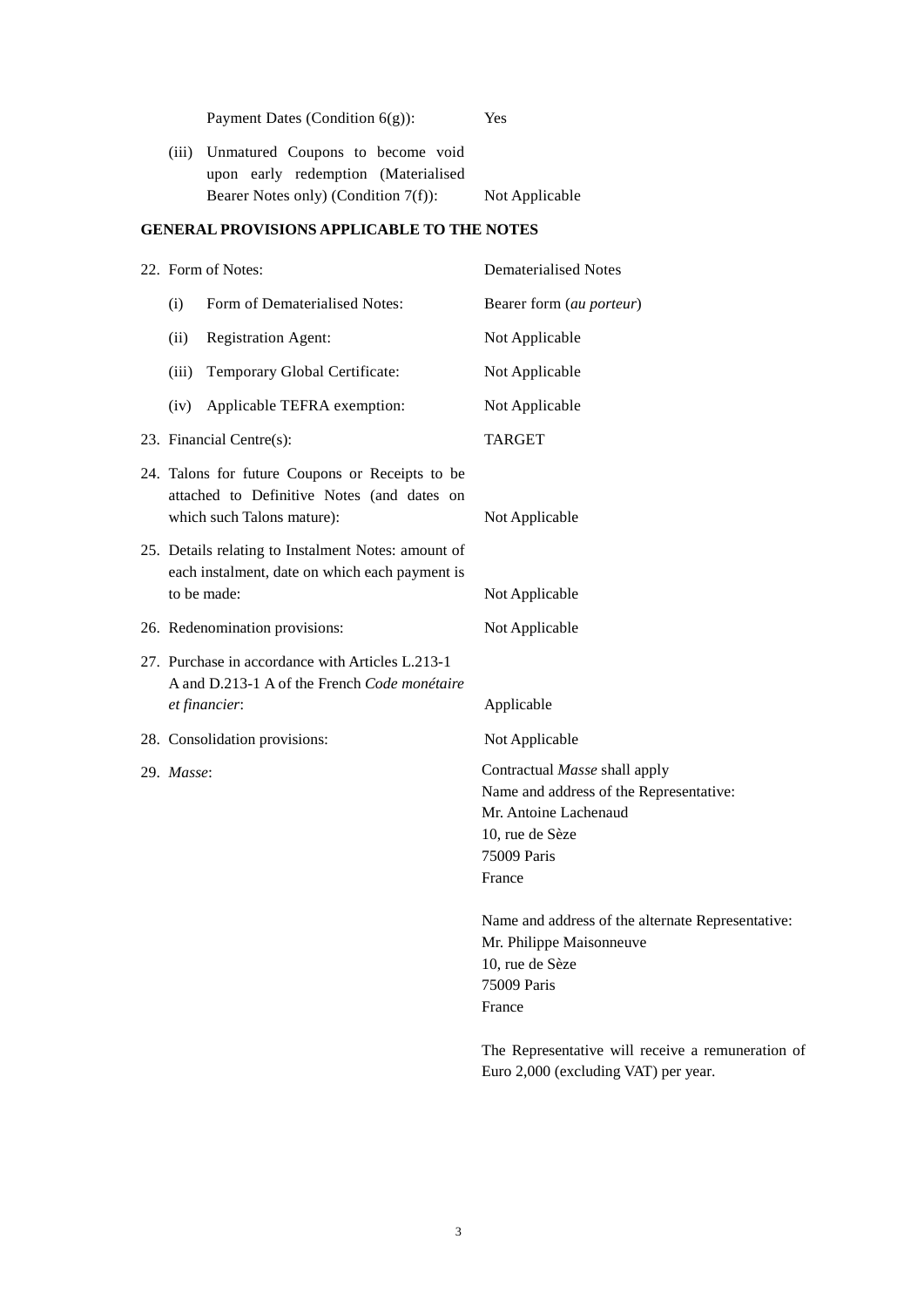### **RESPONSIBILITY**

The Issuer accepts responsibility for the information contained in these Final Terms. Signed on behalf of BPCE

Duly represented by: Jean-Philippe BERTHAUT, Head of Group Funding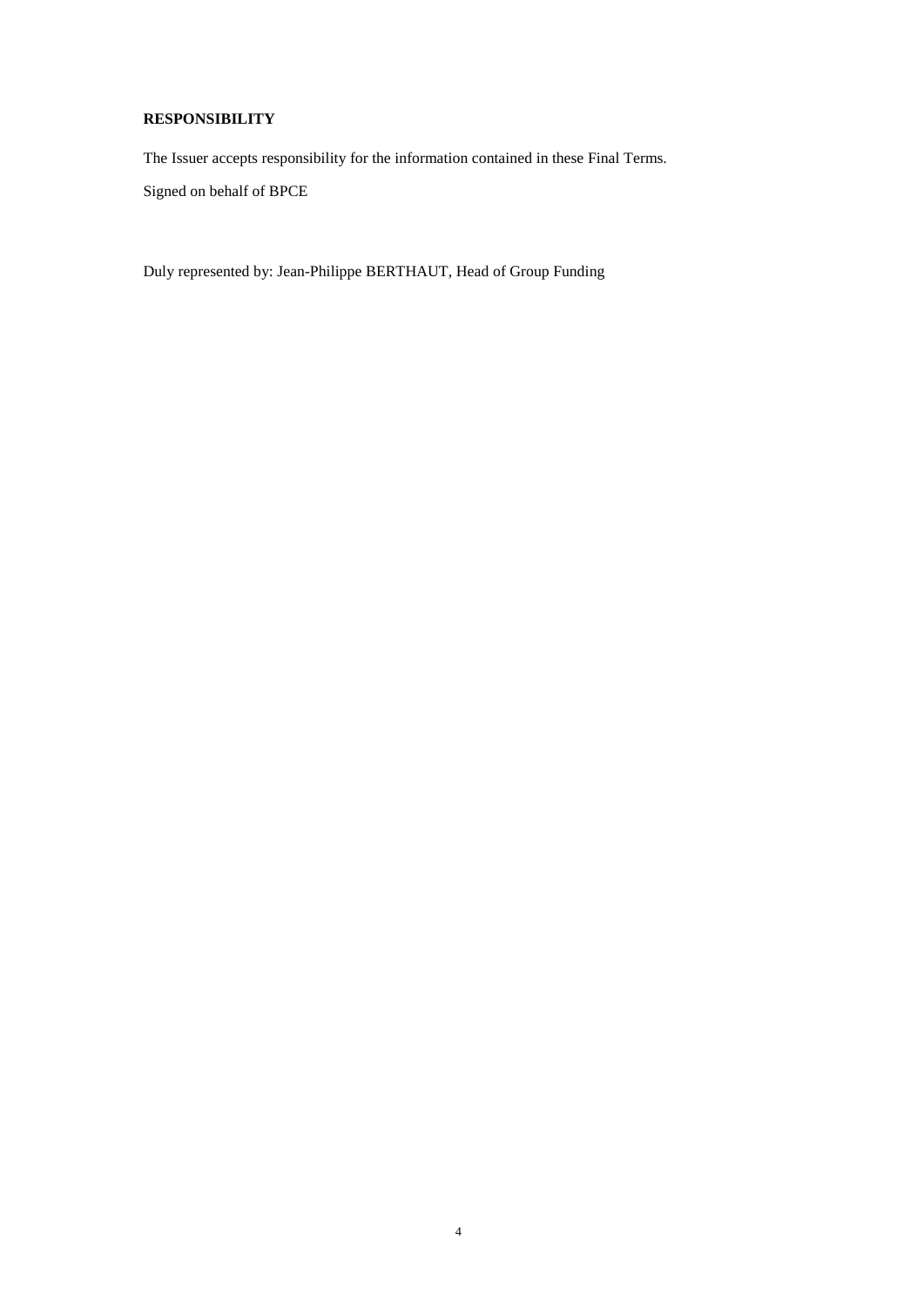### **PART B – OTHER INFORMATION**

#### **1. LISTING AND ADMISSION TO TRADING**

| (i) | Listing and Admission to trading:                              | Application has been made by the Issuer (or on its<br>behalf) for the Notes to be listed and admitted to trading<br>on Euronext Paris with effect from the Issue Date. |
|-----|----------------------------------------------------------------|------------------------------------------------------------------------------------------------------------------------------------------------------------------------|
| (i) | Estimate of total expenses related to<br>admission to trading: | EUR 7,600                                                                                                                                                              |
|     | <b>RATINGS</b>                                                 |                                                                                                                                                                        |

Ratings: Not Applicable

# **3. INTERESTS OF NATURAL AND LEGAL PERSONS INVOLVED IN THE ISSUE**

Save as discussed in "Subscription and Sale", so far as the Issuer is aware, no person involved in the offer of the Notes has an interest material to the offer.

#### **4**. **REASONS FOR THE OFFER, ESTIMATED NET PROCEEDS AND TOTAL EXPENSES**

| (i) Reasons for the offer:      | See "Use of Proceeds" wording in Base Prospectus |
|---------------------------------|--------------------------------------------------|
| (ii) Estimated net proceeds:    | Euro 25.000.000                                  |
| (iii) Estimated total expenses: | Euro 7,600                                       |

### **5.** *FIXED RATE NOTES ONLY* **- YIELD**

|    | Indication of yield:           | 1.985 per cent.                                                                                                           |
|----|--------------------------------|---------------------------------------------------------------------------------------------------------------------------|
|    |                                | The yield is calculated at the Issue Date on the basis<br>of the Issue Price. It is not an indication of future<br>yield. |
| 6. | <b>OPERATIONAL INFORMATION</b> |                                                                                                                           |
|    | <b>ISIN</b> Code:              | FR0012961910                                                                                                              |
|    | Common Code:                   | 129235039                                                                                                                 |
|    | Depositaries:                  |                                                                                                                           |
|    |                                |                                                                                                                           |

- (i) Euroclear France to act as Central Depositary: Yes
- (ii) Common Depositary for Euroclear and Clearstream Luxembourg: No

Any clearing system(s) other than Euroclear and Clearstream, Luxembourg and the relevant identification number(s): Not Applicable

Delivery: Delivery against payment

5